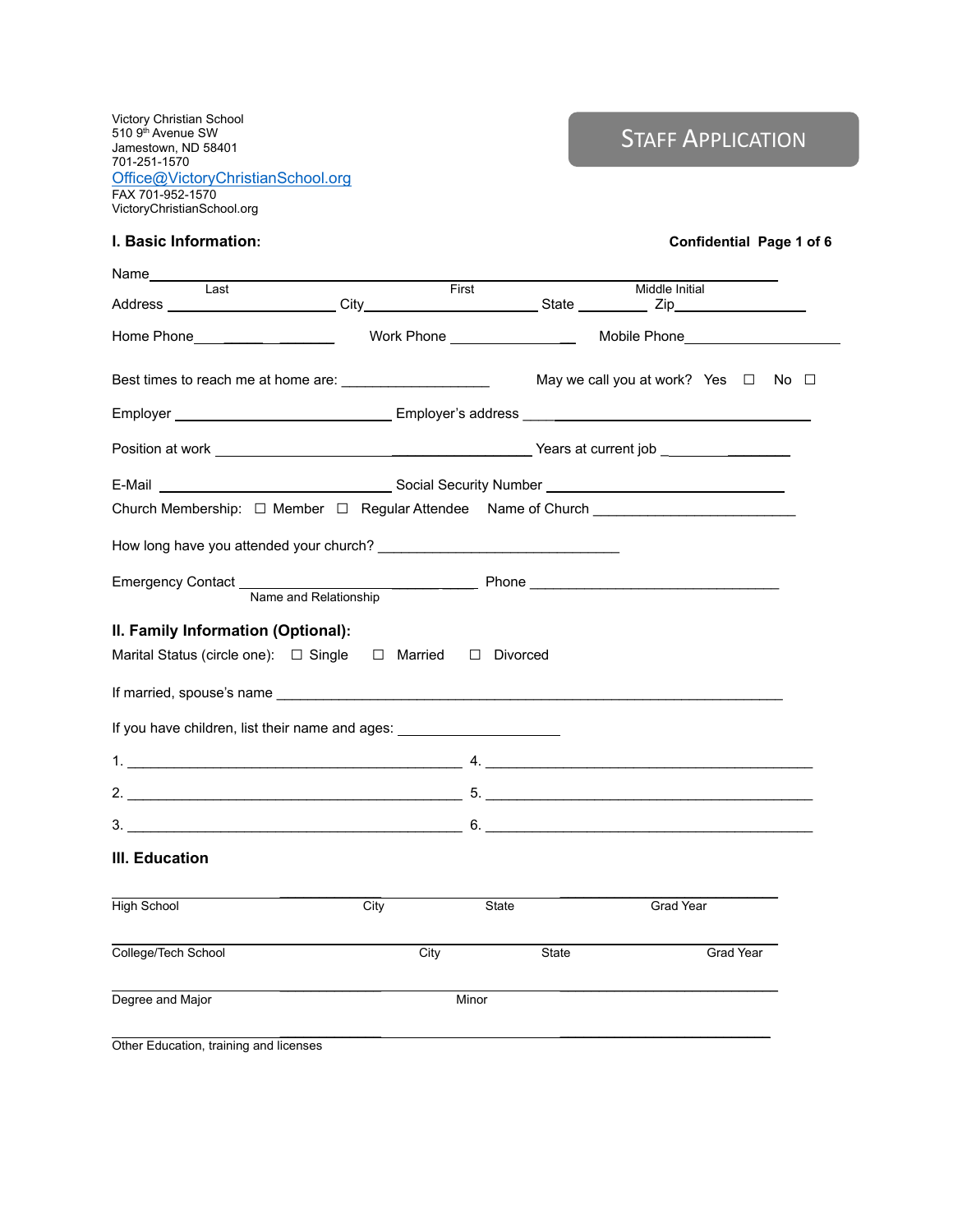# **Confidential Page 2 of 6**

# **lV. Ministry Experience** (list most recent first)

| <b>Teaching experience:</b><br>(School name, city, state, and zip) Dates Grade Supervisor |  | Phone |
|-------------------------------------------------------------------------------------------|--|-------|
|                                                                                           |  |       |
|                                                                                           |  |       |
|                                                                                           |  |       |
| Tell Us About Yourself (Answer each question in a Word document and attach)               |  |       |
| 1. When and how did you become a Christian?                                               |  |       |
|                                                                                           |  |       |
| 2. What have you been doing to grow spiritually in the past year?                         |  |       |
| 3. What would you do to maintain your spiritual growth as a volunteer?                    |  |       |
|                                                                                           |  |       |
| 4. What are your expectations of Victory Christian School?                                |  |       |
|                                                                                           |  |       |
| 5. Explain your background in teaching young children.                                    |  |       |
| 6. What special qualities or qualifications would you contribute as a staff member?       |  |       |
|                                                                                           |  |       |
| 7. What is your belief concerning the following issues:                                   |  |       |
| a. The authority of the Bible                                                             |  |       |
| b. Use of tobacco, drugs alcoholic beverages                                              |  |       |
| c. Premarital/extramarital sex                                                            |  |       |
|                                                                                           |  |       |
| d. Homosexuality                                                                          |  |       |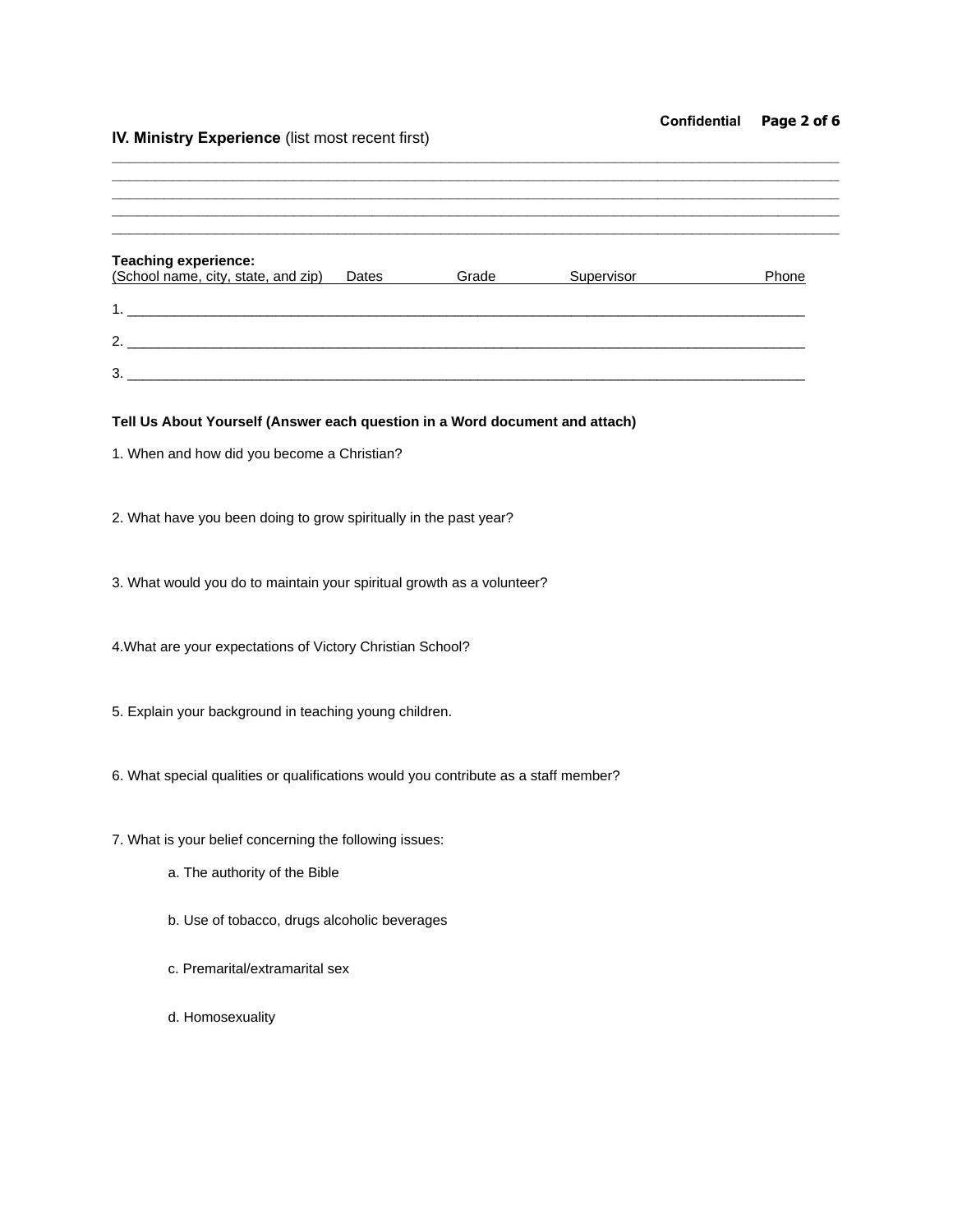### **V. References**

Please provide three character references (other than family members) who can identify your strengths and weaknesses and describe your background.

| 1. |      |         |                   |              |
|----|------|---------|-------------------|--------------|
|    | Name | Address | Home / work phone | Relationship |
| 2. |      |         |                   |              |
|    | Name | Address | Home / work phone | Relationship |
| 3. |      |         |                   |              |
|    | Name | Address | Home / work phone | Relationship |

#### **VI. Self-Description**

Please circle the words that best describe you, and cross out words that least describe you.

| trustworthy | dependable         | active<br>compassionate | reliable           | self-starter punctual |             | flexible |
|-------------|--------------------|-------------------------|--------------------|-----------------------|-------------|----------|
| laid-back   | quick thinker      | spontaneous             | decisive teachable |                       | team player | humorous |
| thoughtful  | leader<br>solitary | cautious                | risk taker         | patient               | reflective  | honest   |
| organized   | creative           | disciplined             | faithful           |                       |             |          |

What are your spiritual gifts?

Please list any personal weaknesses, areas where you need to grow, or special concerns that could affect your ministry with students.

| ົ<br><u>.</u> |  |
|---------------|--|
| 2<br>ັ        |  |

Have you had any prior injuries that might be aggravated by working with young children?

Are you currently taking any medication prescribed by a doctor for physical or other conditions that would affect your ministry?

Do you have any medical conditions that might be hazardous to others?

If you answered yes to any of the questions above, please attach another page and explain completely.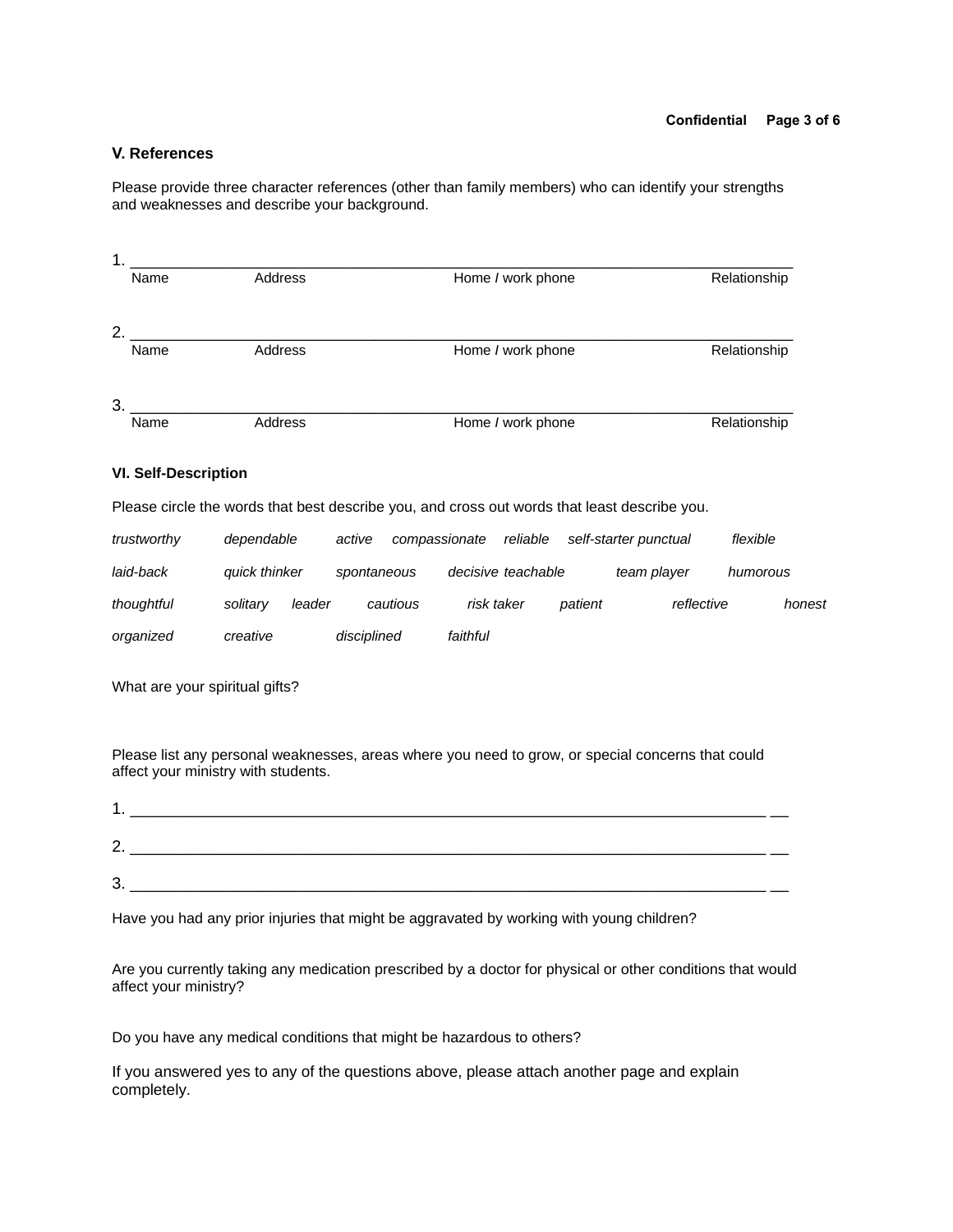#### **Confidential Page 4 of 6**

#### **VII. Background information**

Have you, at any time, been involved in or accused, rightly or wrongly, of sexual abuse, maltreatment, or neglect? □ Yes □ No

Have you ever been accused or convicted of possession *I* sales of controlled sUbstances or of driving under the influence of alcohol or drugs?

□ Yes □ No

Are you using illegal drugs? □ Yes □ No

Have you been arrested or convicted for any criminal act more serious than a traffic violation? □ Yes □ No

Have you ever had sexual relations with any minor after you became an adult? □ Yes □ No

Have you ever been a victim of any form of child abuse? □ Yes □ No

If yes, would you like to speak to a counselor or pastor? □ Yes □ No

Have you ever gone through treatment for alcohol or drug abuse? □ Yes □ No

Have you ever been asked to step away from teaching children in any setting, paid or volunteer? □ Yes □ No

Is there anything in your past or current life that might be a problem if we found out about it later? □ Yes □ No

I have read the VCS Mission Statement, Statement of Faith, and Purpose, which are included on the last page of this application and agree to be bound by them.

□ Yes □ No Initial here:

If the answer to any of the above questions is yes, please attach another page and write a full explanation. These will be discussed confidentially during your interview.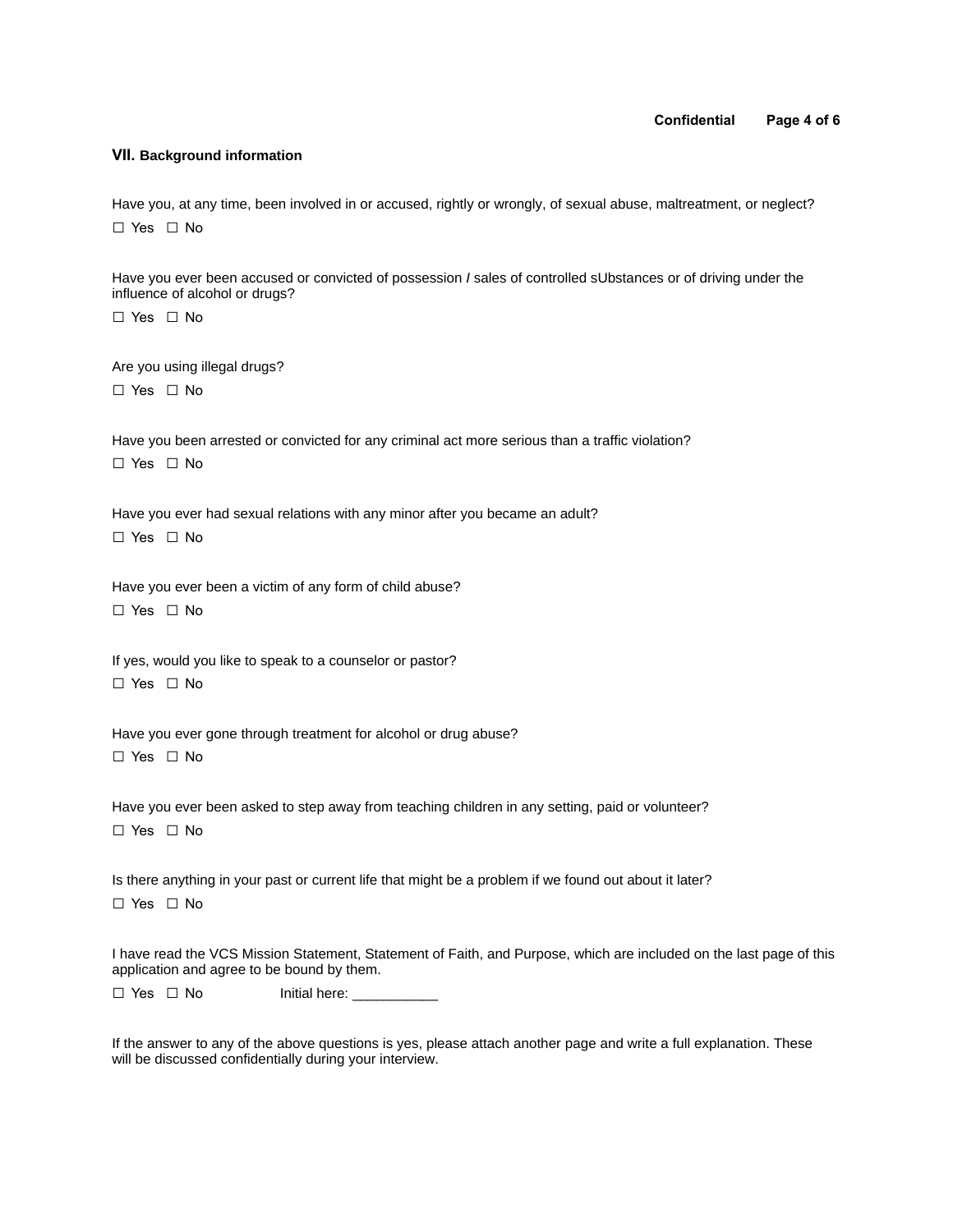#### **Waiver** *I* **Release**

I, the undersigned, give my authorization to representatives from Victory Christian School to verify the information on this form. VCS may contact my references and appropriate government agencies as deemed necessary in order to verify my suitability as a staff member. I am willing to have a background check made as required by Stutsman County Social Services.

The information contained in this application is correct to the best of my knowledge. I authorize any references or churches listed in this application to give you any information (including opinions) that they may have regarding my character and fitness for the classroom. In consideration of the receipt and evaluation of this application by VCS, I hereby release any individual, church, employer, reference, or any other person or organization, including record custodians, both collectively and individually, from any and all liability for damages of whatever kind or nature that may at any time result to me, my heirs, or family, because of compliance or any attempts to comply, with this authorization. I waive any right that I may have to inspect any information provided about me by any person or organization identified by me in this application.

Should my application be accepted, I agree to be bound by the Statement of Faith and policies of Victory Christian School, and to refrain from conduct unbecoming to Christ in the performance of my services on behalf of the school. **If I** violate these guidelines, I understand that my job may be terminated. By signing this application, I state that all of the information given about myself is true.

I further state that **I HAVE CAREFULLY READ THE FOREGOING RELEASE AND KNOW THE CONTENTS THEREOF, AND I SIGN THIS RELEASE AS MY OWN ACT.** This is a legally binding agreement which I have read and understand.

Print name

**Signature** 

Witness Date

Please include a cover letter and resume with your application form.

 $\overline{a}$  , and the state of the state of the state of the state of the state of the state of the state of the state of the state of the state of the state of the state of the state of the state of the state of the state o

 $\overline{a}$  , and the state of the state of the state of the state of the state of the state of the state of the state of the state of the state of the state of the state of the state of the state of the state of the state o

 $\overline{\phantom{a}}$  , and the set of the set of the set of the set of the set of the set of the set of the set of the set of the set of the set of the set of the set of the set of the set of the set of the set of the set of the s

Mail to: Victory Christian School Attn: Mike Woodley, Director 510 9th Ave. SW Jamestown, ND 58401